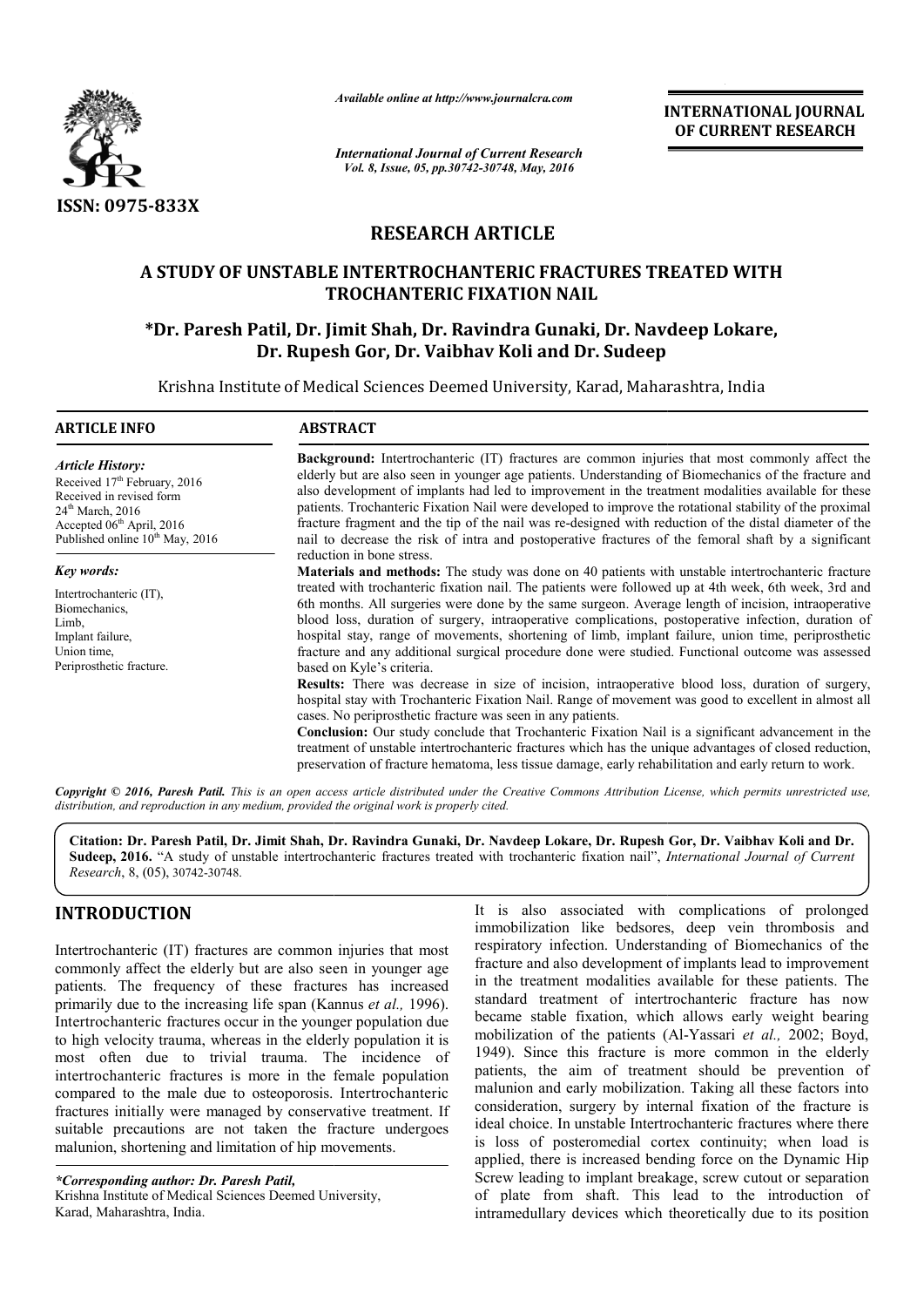provides more efficient load transfer and shorter lever arm can decrease tensile strain thereby decreasing the risk of implant failure. The newer implant for management of unstable intertrochanteric fractures is Trochanteric Fixation Nail which were developed to improve the rotational stability of the proximal fracture fragment and the tip of the nail was redesigned with reduction of the distal diameter of the nail to decrease the risk of intra and postoperative fractures of the femoral shaft by a significant reduction in bone stress. This implant is a centromedullary device and biomechanically more stable<sup>5,6</sup>. It also has other advantages like small incision and undisturbed fracture hematoma.

#### **Aim and Objectives**

To study the outcome of unstable intertrochanteric femur fractures operated with Trochanteric Fixation Nail (TFN).

- To assess average length of incision, intraoperative blood loss, duration of surgery and intraoperative complications.
- To study postoperative infection, duration of hospital stay, range of movements, shortening of limb, implant failure, union time, periprosthetic fracture and any additional surgical procedure done.
- To assess functional outcome based on Kyle's criteria.

## **MATERIALS AND METHODS**

A prospective clinical study was done on subject pool of 40 patients with unstable intertrochanteric fracture operated with Trochanteric Fixation Nail.

**Inclusion criteria:** Closed unstable intertrochanteric femur fractures in patients above 40 years of either sex were treated with Trochanteric fixation nail.

**Exclusion criteria:** Open fractures, Pathological fractures other than osteoporosis, Previous surgery of proximal femur, Unwillingness to participate in the study, Patient unfit for surgery and/or anaesthesia.

#### **Data collection**

Data was collected from the patients attending the orthopedic department with unstable intertrochanteric fracture and satisfying the inclusion and exclusion criteria. Detailed history was taken about age, sex, occupation, mode of injury, past history and associated medical illness. Thorough clinical examination and general condition was assessed. Associated orthopedic and other systemic injuries were assessed and managed accordingly. To combat blood loss at the fracture site, IV fluids were started if needed. Limb was immobilized in Thomas splint initially and then skeletal traction was given if surgery was delayed. Analgesics, antibiotics and blood transfusion were given as needed. Standard radiographic examination included AP view of the pelvis with both hips (PBH) and cross table Lateral view of the injured proximal femur. The lateral radiograph helped to assess the posterior comminution of the proximal femur. An internal rotation view of the injured hip was helpful to identify non displaced fractures. Internally rotating the involved femur 10 to 15° offsets the ante version of the femoral neck and provided a true AP of the proximal femur. AP of the contralateral side was used for preoperative planning. If any other injuries were suspected, corresponding radiographs were taken. Baseline investigations were carried out as follow: Complete Blood Count; Urine for sugar, albumin and microscopy; BT, CT, RBS, Blood urea, Serum creatinine; Blood grouping and cross matching; E.C.G and Chest PA view- as a baseline radiograph to assess any development of fat embolism later. Pre anesthetic check-up was carried out. Patient's consent was taken for the surgery. Patient was kept nil by mouth for 6-8 hours before surgery. After operation procedure was carried out, patient was kept nil by mouth for 4-6 hours. IV fluids were given to maintain hydration of the patient. Input and output charting were maintained. Hemoglobin was recorded 24 hours post operatively. Postoperative radiographs in AP and lateral view were taken. IV antibiotics were continued for 5/7 days and then oral antibiotics were given if needed. Analgesics were given according to the needs of the patient. Dressing was done on postoperative day 2, 5 and 7. Sutures were removed on the 12th postoperative day. The mobilization of patients out of bed and ambulation training was initiated on postoperative day 1. Furthermore, patient was allowed to bear weight as tolerated. Duration of Hospital stay was recorded. Follow-ups were done at every 4 weeks interval and any complication like infection, shortening, etc. were noted. Functional outcome was assessed according to Kyle's criteria. Radiographs were taken at postoperative 6 weeks, 3 months and 6 months to check for union, any periprosthetic fracture or implant failure.

#### **RESULTS**

In this study, patient's age ranged from 40 to 86 years with an average of 66.2 years. Out of them, 62.5% were males and 37.5 were females. Right side was more commonly involved (55%). Distal end radius fracture was present in 3 cases. Out of them, 2 patients were treated with closed reduction and internal fixation with K-wire and cast was applied, while in 1 patient only cast was applied. Periprosthetic fracture was not seen in any patients. In the study, 2 patients had superficial wound infection and they were treated with antibiotics and daily dressing was done till infection subsided. 1 patient with UTI was treated with systemic antibiotics.

### **DISCUSSION**

The age of patient's ranged from 40 to 86 years with an average of 66.2 years. The results were similar to study done by Murray and Frew *et al* and Gallaghar *et al* (1980) reported an eight fold increase in trochanteric fractures in men over 80 years and women over 50 years of  $age<sup>7</sup>$  due to of senile osteoporosis as the age advances. The study population consisted of 62.5% males and 37.5% females. As ours is a rural setup, the majority of the patients in the series were male as they are more involved in outdoor activities like agriculture, driving of motor vehicles and are more likely to be involved or prone to accidents/fall. Females play a more dormant role and are involved more in household activities. In the study, average incision size was 6.65 cm with a SD of  $\pm 1.122$  cm. Incision was counted from.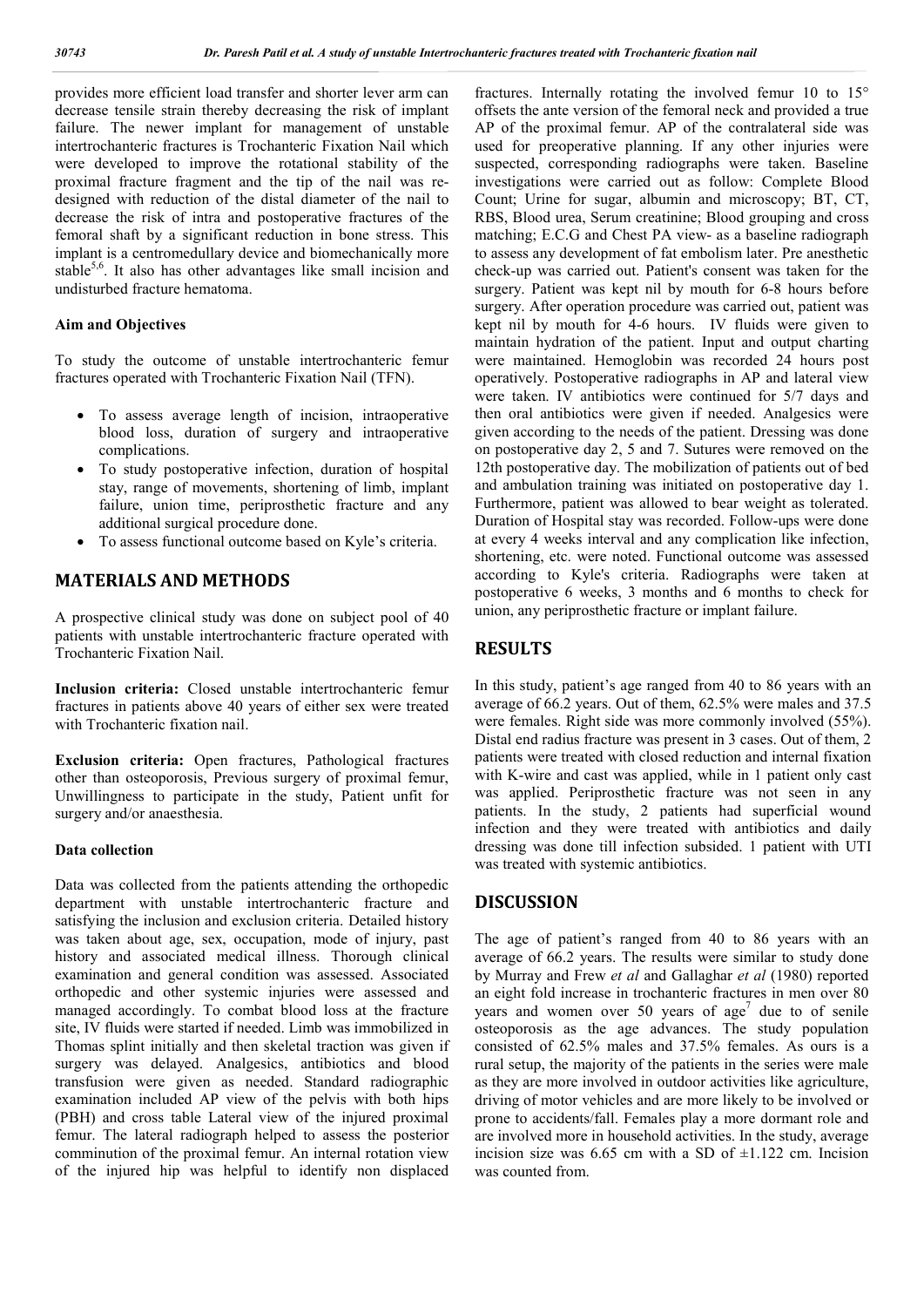







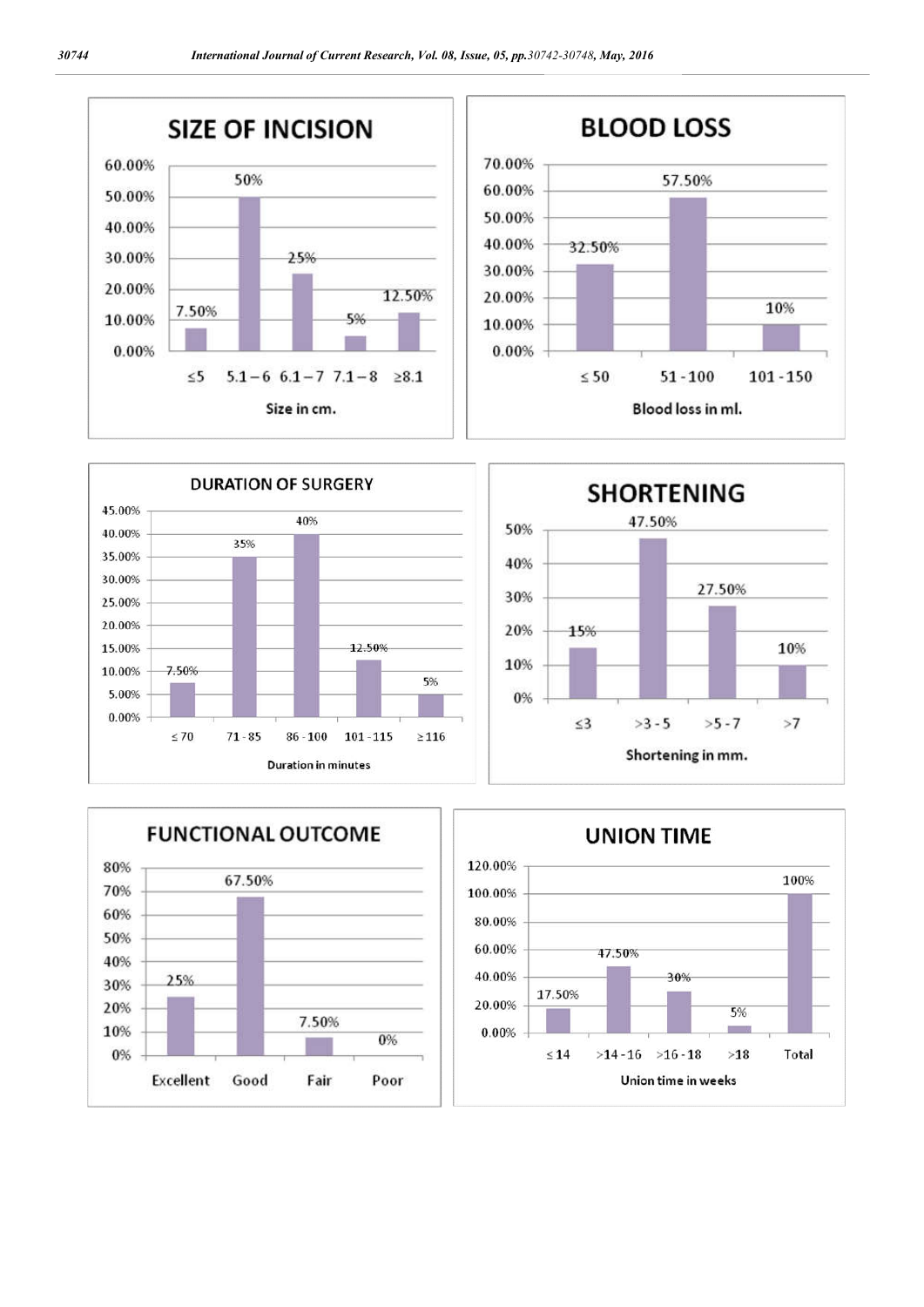







**6 Months**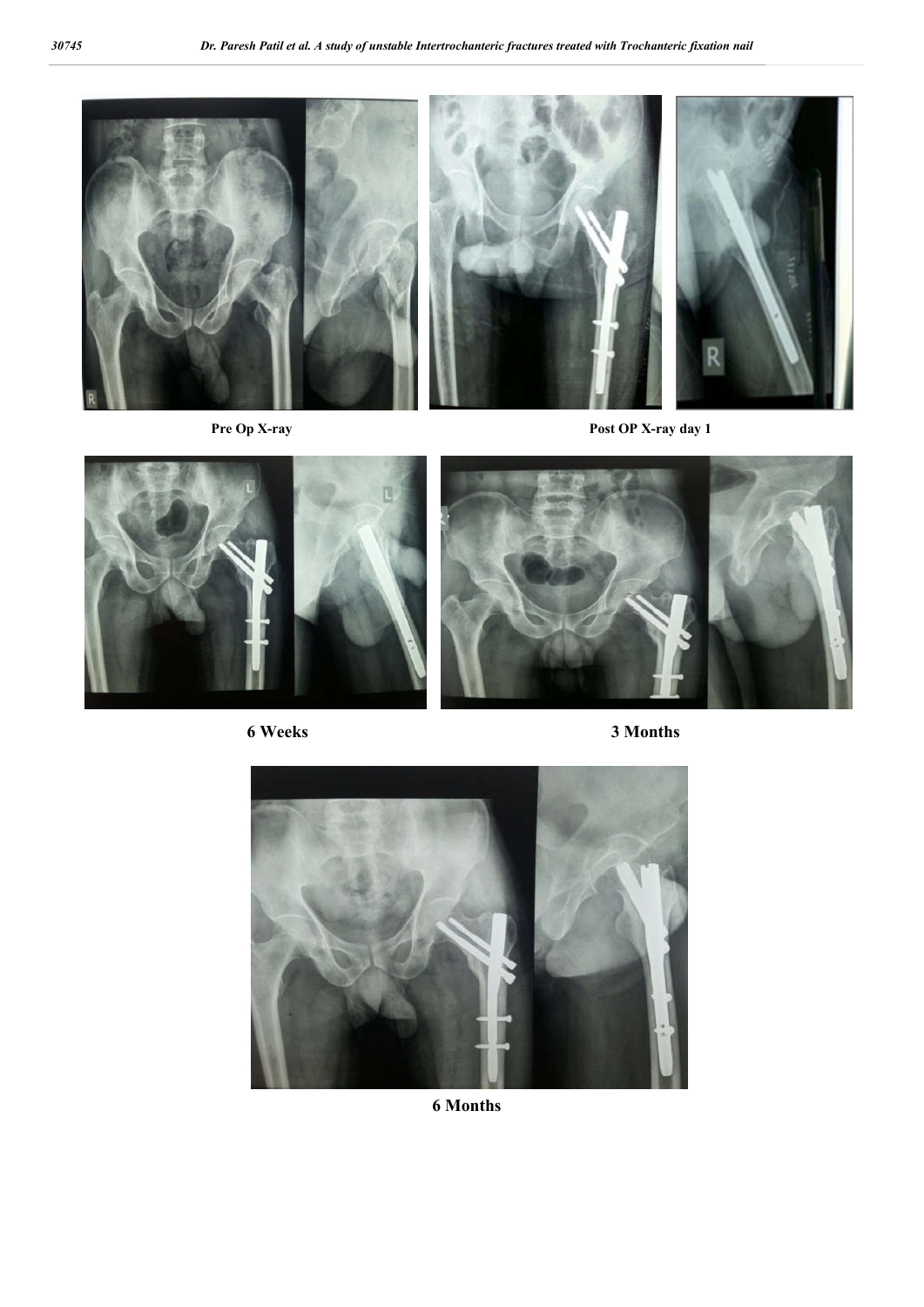

**Range of movements in tfn at six months**